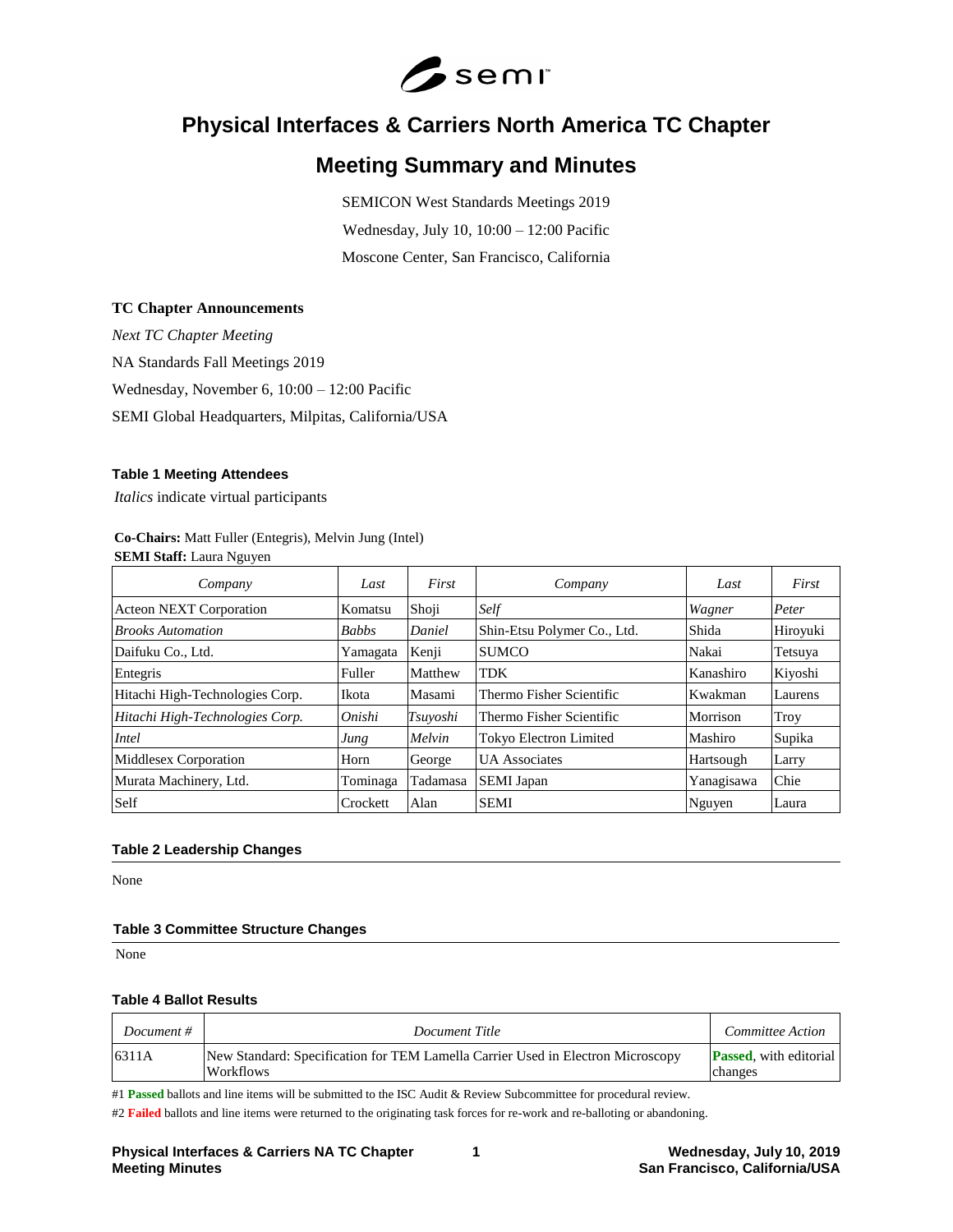

#### **Table 5 Activities Approved by the GCS between meetings of the TC Chapter**

None

#### **Table 6 Authorized Activities**

None

#### **Table 7 Authorized Ballots**

None

#### **Table 8 SNARF(s) Granted a One-Year Extension**

None

#### **Table 9 SNARF(s) Abolished**

None

#### **Table 10 Standard(s) to receive Inactive Status**

None

#### **Table 11 New Action Items**

| Item #          | Assigned to  | Details                                        |  |
|-----------------|--------------|------------------------------------------------|--|
| $ 2019$ July#01 | Laura Nguyen | To clarify footnote in Style Manual with SEMI. |  |

#### **Table 12 Previous Meeting Action Items**

| Item #                       | Assigned to | <b>Details</b>                                                                                  |
|------------------------------|-------------|-------------------------------------------------------------------------------------------------|
| $2017$ April#04 Laura Nguyen |             | To identify which documents under the global task force belong to which committees.<br>Ongoing. |

#### **1 Welcome, Reminders, and Introductions**

Matt Fuller (Entegris) called the meeting to order at 10:00 Pacific. The meeting reminders on antitrust issues, intellectual property issues and holding meetings with international attendance were reviewed. Attendees introduced themselves.

**Attachment**: SEMI Standards Required Meeting Elements

#### **2 Review of Previous Meeting Minutes**

The TC Chapter reviewed the minutes of the previous meeting.

| <b>Motion:</b> | To accept the previous meeting minutes as written. |
|----------------|----------------------------------------------------|
| $By / 2nd$ :   | Shoji Komatsu (Acteon NEXT) / Supika Mashiro (TEL) |
| Discussion:    | None.                                              |
| Vote:          | 12-0 in favor. Motion passed.                      |
| Attachment:    | [2019Spring] PIC NA Spring Meeting Minutes FINAL   |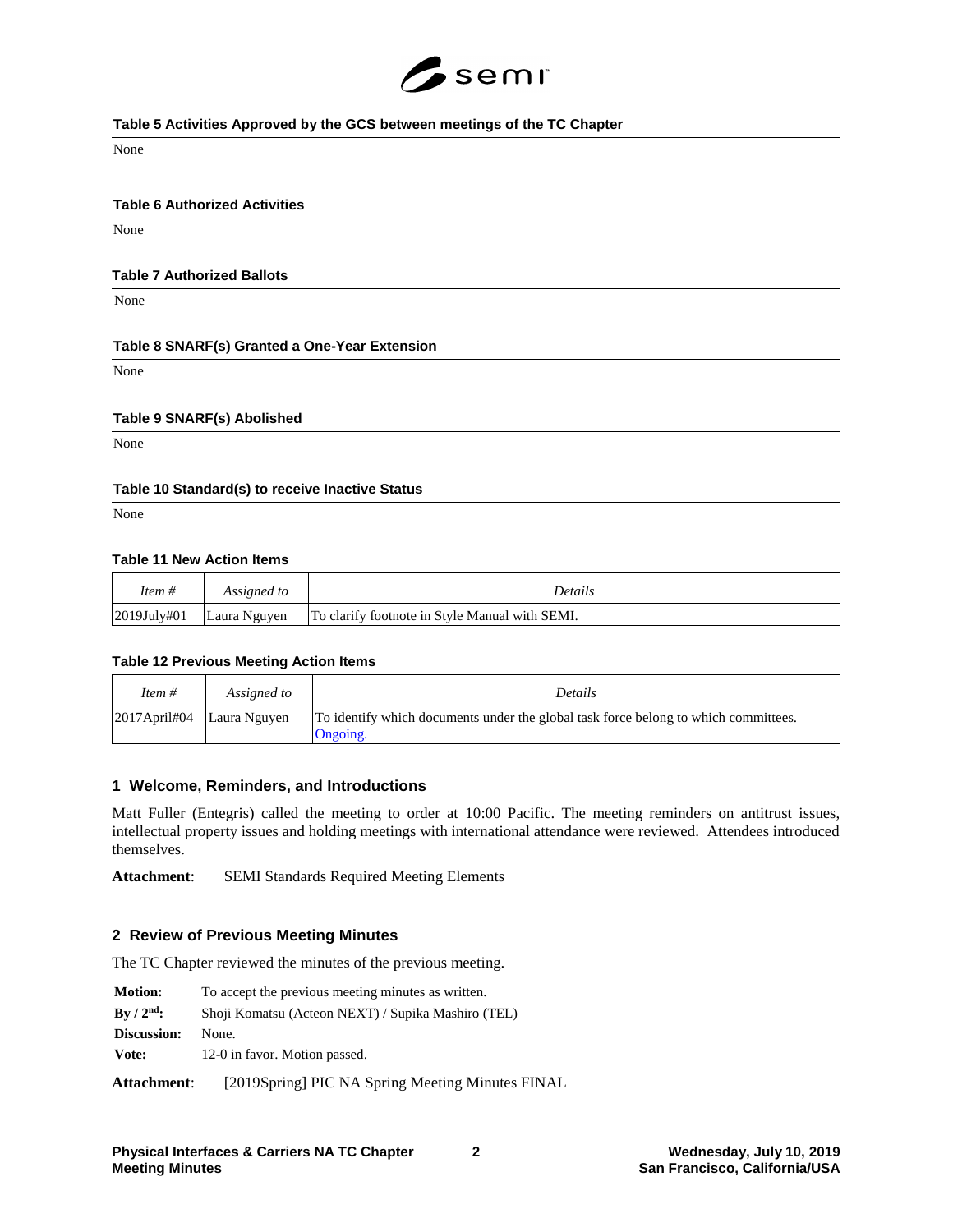

## **3 Liaison Reports**

3.1 *Physical Interfaces & Carriers Europe TC Chapter*

There is no update at this time. The next PIC Europe TC Chapter will tentatively be held in conjunction with SEMICON Europa 2019.

## 3.2 *Physical Interfaces & Carriers Japan TC Chapter*

Kenji Yamagata (Daifuku Co., Ltd.) reported for the Physical Interfaces & Carriers Japan TC Chapter. Of note:

Meeting Information

- Last meeting
	- o April 18 at the Japan Standards Spring 2019 Meetings; SEMI Japan office, Tokyo, Japan
- Next meeting
	- o September 20 at the Japan Standards Fall 2019 Meetings; SEMI Japan office, Tokyo, Japan

Leadership

- Committee Co-chairs
	- o Tsuyoshi Nagashima (Miraial)
		- **EXECUTE:** GCS voting member, PI&C Committee representative to the JRSC
	- o Kenji Yamagata (DAIFUKU)
		- GCS voting member
	- o Noriyoshi Toyoda (Hirata Corporation)
- Technical Architect
	- o Shoji Komatsu (Acteon NEXT)

Leadership Structure Changes

- 300mm Tape Frame PI&C Task Force
	- o TF leader stepped down
		- Masayuki Azuma (Tokyo Seimitsu)

Current Structure of Japan TC Chapter *{See attachment for Org Chart}*

Activities Approved via GCS between Meetings

- 6485, New Standard: Specification for Panel FOUP for Panel Level Packaging
	- o GCS approved revision SNARF and authorized for ballot on June 25
	- o Balloted in Voting Cycle 6-2019
- 6486, New Standard: Specification for Panel FOUP Loadport for Panel Level Packaging
	- o GCS approved revision SNARF and authorized for ballot on June 25
	- o Balloted in Voting Cycle 6-2019

Authorized Activities *{See attachment for detail}*

Authorized Ballots *{See attachment for detail}*

## Task Force Highlights

300mm Tape Frame PI&C Task Force

- Leaders: Hayato Iwamoto (Sony Semiconductor Solutions), Hisashi Gotoh (Sony Semiconductor Solutions), Naomune Taniguchi (Tokyo Seimitsu)
- SNARFs approved
	- o New Standard: SPECIFICATION FOR 300mm TAPE FRAME FOUP
	- o New Standard: SPECIFICATION FOR 300mm TAPE FRAME FOUP LOAD PORT
	- o New Standard: SPECIFICATION FOR FRONT OPENING INTERFACE BETWEEN 300mm TAPE FRAME FOUP AND LOAD PORT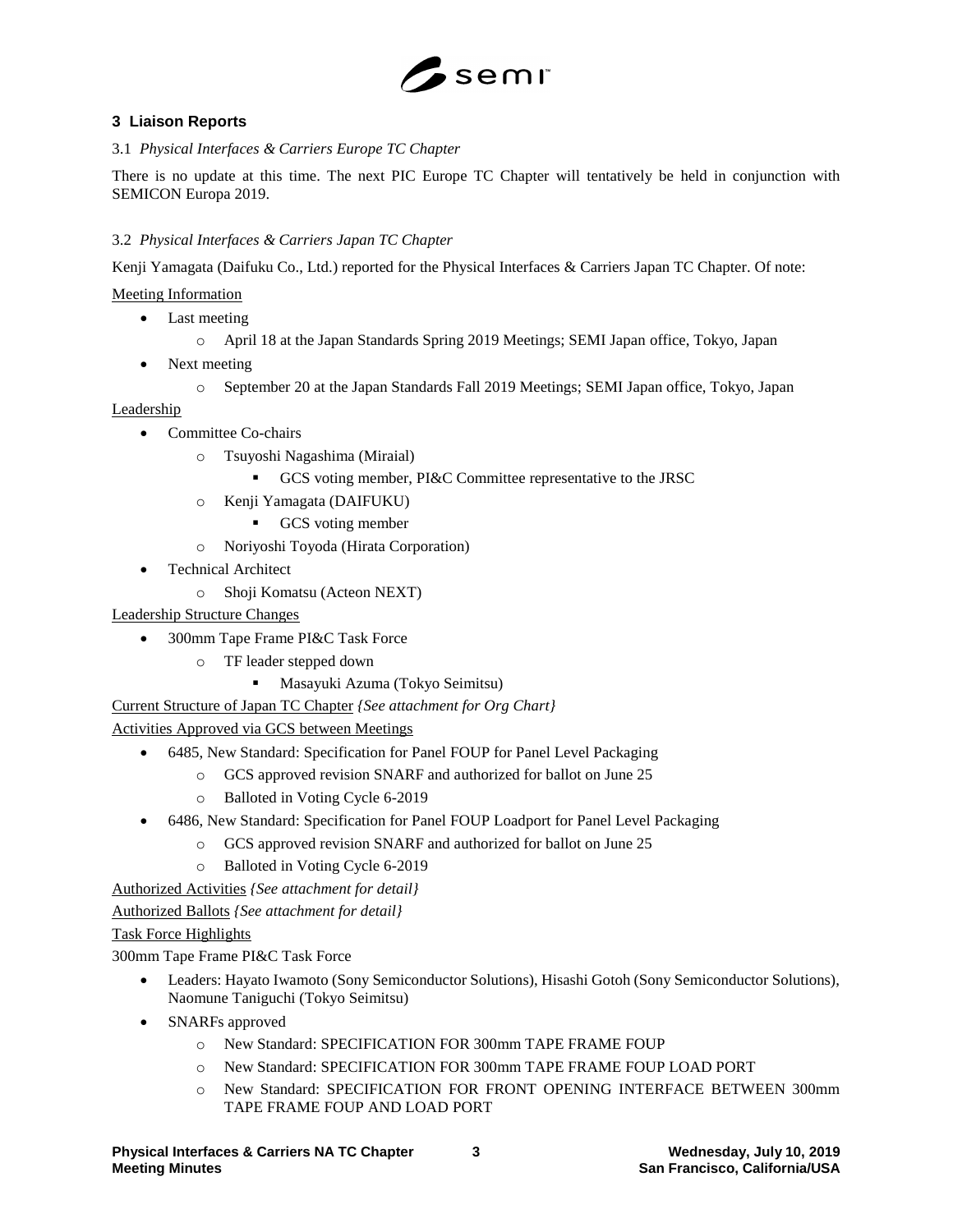

- o New Standard: SPECIFICATION FOR BOLTS OF 300mm TAPE FRAME FOUP LOAD PORT
- o New Standard: SPECIFICATION FOR INDICATOR PLACEMENT ZONE AND SWITCH PLACEMENT VOLUME OF 300mm TAPE FRAME FOUP LOAD PORT
- **Discussion** 
	- o End-Effector Exclusion Volume inside the FOUP to be considered

Panel Level Packaging (PLP) Panel FOUP Task Force

- Leaders: Shoji Komatsu (Acteon NEXT), John Rudolph (Intel)
	- The revised SNARFs approved and Ballot submission authorized for Cycle 6 on June 25
		- o 6485, New Standard: Specification for Panel FOUP for Panel Level Packaging
		- o 6486, New Standard: Specification for Panel FOUP Loadport for Panel Level Packaging

#### Five-Year Review

| <b>Designation</b> | <b>Standard Title</b>                                         | <b>Action By</b> | Assigned to    |
|--------------------|---------------------------------------------------------------|------------------|----------------|
| SEMI E166-0814     | Specification for 450 mm Cluster Module Interface: Mechanical | Summer           | Global PIC     |
|                    | Interface and Transport Standard                              | 2019             | Maintenance TF |

Staff Contact: Chie Yanagisawa, SEMI Japan [\(cyanagisawa@semi.org\)](mailto:cyanagisawa@semi.org)

## **Attachment:** 201907\_JA-PIC\_for-NA\_v1.0

## 3.3 *SEMI Staff Report*

Laura Nguyen (SEMI) gave the SEMI Staff Report. Of note:

SEMI Global Calendar of Events

- SEMICON Taiwan (September 18-20; Taipei, Taiwan)
- SEMICON Europa (November 12-15; Munich, Germany)
- SEMICON Japan (December 11-13; Tokyo, Japan)
- SEMICON Korea (February 5-7; Seoul, Korea)

Upcoming North America Standards Meetings

- NA Standards Fall 2019 Meetings (November 4-7, SEMI HQ in Milpitas, California)
- NA Standards Spring 2020 Meetings (March 30-April 2, SEMI HQ in Milpitas, California)
- SEMICON West 2020 Meetings (July 20-23, Moscone Center, San Francisco, California)

## Letter Ballot Critical Dates for 2019

- Cycle 6-2019: Ballot Submission Due: Jul 19/Voting Period: Jul 31 Aug 30
- Cycle 7-2019: Ballot Submission Due: Aug 22/Voting Period: Sept 4 Oct 4
- Cycle 8-2019: Ballot Submission Due: Oct 11/Voting Period: Oct 25 Nov 25
- Cycle 9-2019: Ballot Submission Due: Nov 14/Voting Period: Nov 26 Dec 26

## Critical Dates:<http://www.semi.org/en/Standards/Ballots>

## Standards Publications Report

| `vel.         | New | evisea | Reapproved | W;<br>uthdrawn |
|---------------|-----|--------|------------|----------------|
| 2010<br>March |     |        |            |                |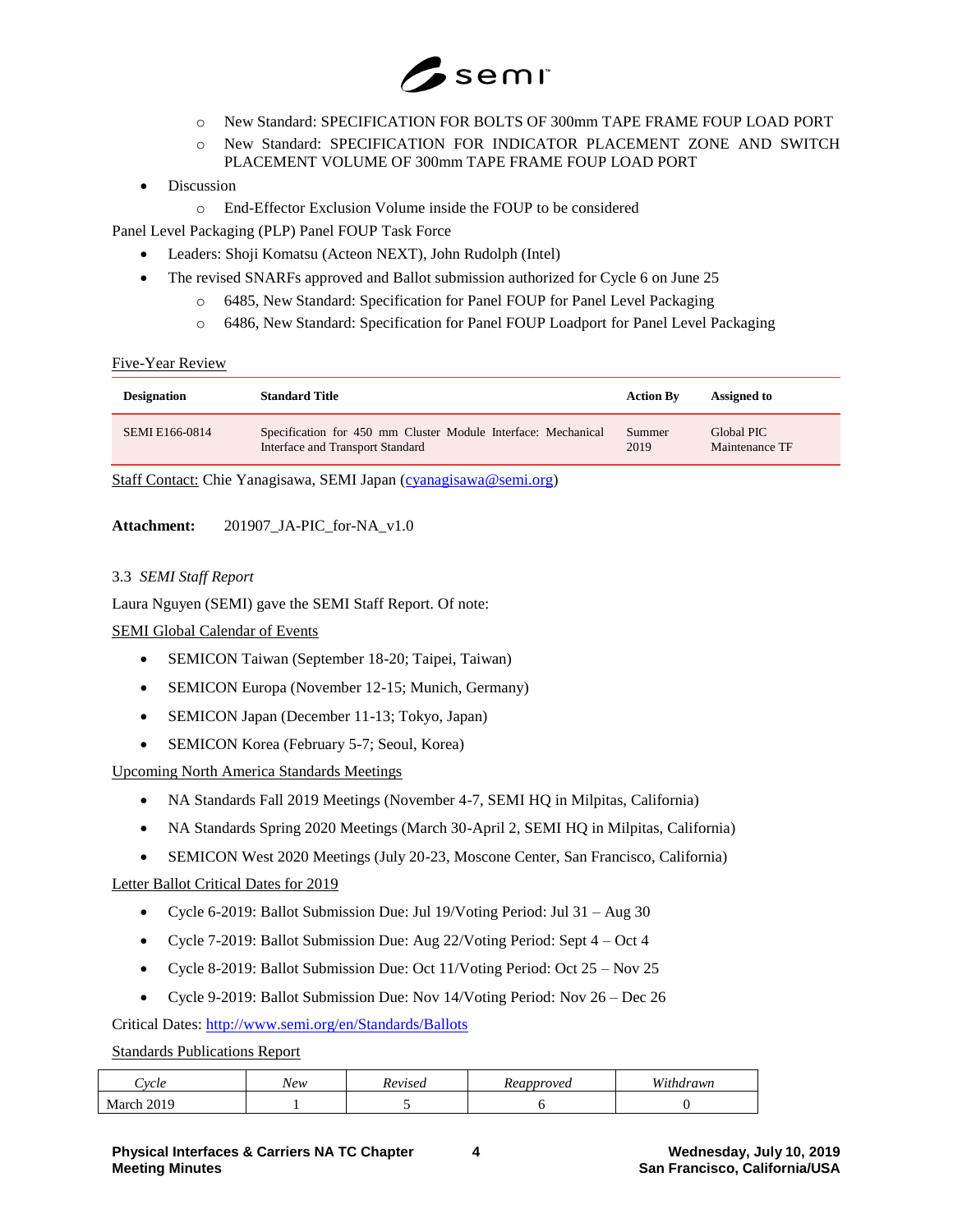

| April 2019 |  |  |
|------------|--|--|
| May 2019   |  |  |
| June 2019  |  |  |

Total in portfolio – 1,003 (includes 268 Inactive Standards)

## New Standards

| Cycle         | Designation      | Title                                                                                             | Committee                        | Region |
|---------------|------------------|---------------------------------------------------------------------------------------------------|----------------------------------|--------|
| March<br>2019 | <b>SEMI PV90</b> | Guide for Material Requirements of Internal Feeders Used in<br><b>Monocrystal Silicon Growers</b> | Photovoltaic                     | China  |
| April 2019    | <b>SEMIA2</b>    | Specification for Surface Mount Assembler Smart Hookup<br>(SMASH)                                 | Automation<br>Technology         | Japan  |
| June 2019     | SEMI 3D19        | Test Method for Adhesive Strength of Adhesive Tray Used for<br>Thin Chip Handling                 | 3D<br>Packaging &<br>Integration | Japan  |

#### Inactive Standards

| Committee                               | Number of Inactive Standards |
|-----------------------------------------|------------------------------|
| Assembly & Packaging                    | 48                           |
| <b>Automated Test Equipment</b>         | $\overline{c}$               |
| <b>Compound Semiconductor Materials</b> | $\overline{4}$               |
| Environmental Health & Safety           | $\,8\,$                      |
| Facilities                              | 15                           |
| FPD - Equipment                         | 5                            |
| FPD - Factory Automation                | 14                           |
| FPD - Materials & Components            | 13                           |
| Gases                                   | 18                           |
| Information & Control                   | 37                           |
| Liquid Chemicals                        | 24                           |
| <b>MEMS</b>                             | 3                            |
| Metrics                                 | 9                            |
| Micropatterning                         | 29                           |
| Photovoltaic                            | 1                            |
| Physical Interfaces & Carriers          | 19                           |
| Silicon Wafer                           | 11                           |
| Traceability                            | 8                            |

connect@SEMI - Contact your staff if a TF Site is desired

- Web link https://connect.semi.org
	- o Login using Standards account (username and password)
- Program Member
	- o Join any task forces; Post discussion thread
- TF Leader/Community Admin; contact your staff if a TF Site is desired
	- o Add member; Upload meeting minutes
	- o Communicate TF members
- Details
	- o www.semi.org/standards >> Committee Info >> Collaboration Community

Regulations & Procedure Manual

• *Regulations* (Feb 28, 2019)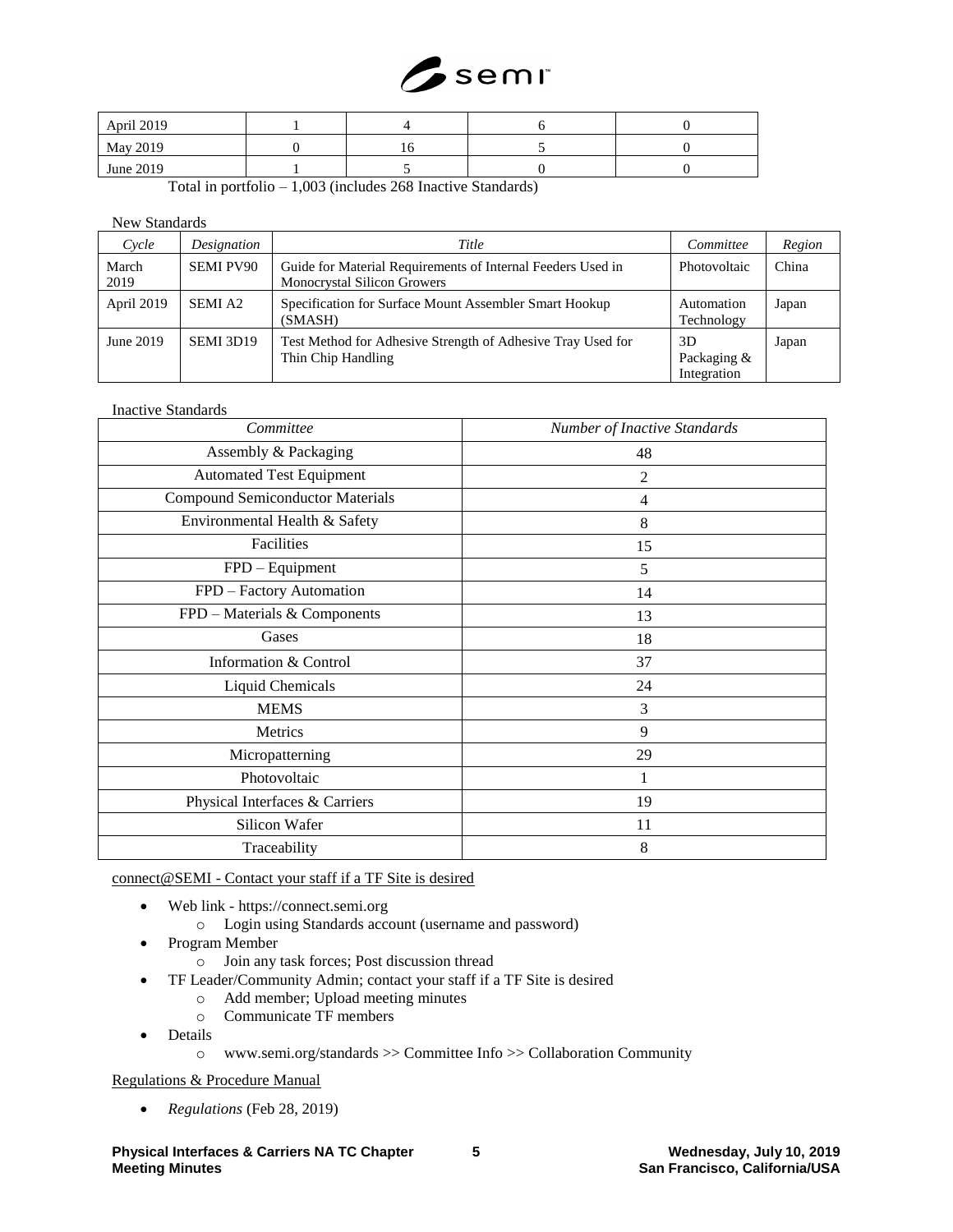

- o Latest version clarifies procedures applicable for Copyrighted Items and trademarks
- *Procedure Manual* (Feb 28, 2019)
- SNARF (Feb 2019)

## What is a Trademark?

- Trademarks are brands that owners consider to be valuable intellectual property.
- It can be a company name, an acronym, a graphical symbol, or a product name, even a software product. Products that are trademarked services are usually called service marks.
- Anyone can claim to trademark something, not already in use by others, to identify and distinguish it from others.
- Trademarks are identified in two ways:
	- o A TM is used for claimed trademarks; SM is used for claimed service marks
	- o The symbol ® is used for trademarks registered with the US Patent Office or other national trademark offices.

## Why are the Rules for Trademarks Clarified?

- As part of SEMI policy to avoid any appearance of restraint of trade, the *Regulations* allow incorporation of trademarks in Standards Documents only under specific conditions.
- Hence, incorporation of a trademark in a Standards Document without complying with those conditions is a violation of the *Regulations*.
- It was brought to the attention of the ISC Regulations Subcommittee that a number of SEMI Standards Documents include trademarks or even require use of trademarked products without indicating that they were trademarks, who owned them, or the existence of a record of TC Chapter approval of that use.
- The *Regulations* already stated where & how trademarks could be used.
- After review of the rules, the Regs SC decided that the procedures for approving the incorporation of trademarks and the way they are presented needed to be clarified. Changes were incorporated in the June 8, 2018 and the Feb. 28, 2019 versions of the *Regulations* and the *Style Manual*.

Responsibilities of the TC Chapter (Summary of Rules and Procedures)

- See *Regulations* §§ 1.5.11 & 16.4 for official requirements
- Don't include company/organization names in official parts or Notes, except in footnotes and for SDOs in subheadings of Referenced Standards and Related Documents sections.
	- Many SDO names and acronyms are trademarked
		- SEMI Publications is assembling a list, for the *Style Manual,* of trademarked SDO names, acronyms and whether they are registered
	- o Do not need to indicate that SEMI is trademarked.
- Only include trademark for a branded item if technically justified (only it meets requirements) and approved by TC Chapter vote.
	- $\circ$  Currently, assessment & approval is also required for inclusion of any trademark
	- o Regs SC is reviewing the requirements for the trademarked SDOs name and acronym used in subheadings mentioned above.
- Research whether a brand for an item is trademarked by owner and if it is registered
	- o Owner's website (also get official name of owner)
	- o http://www.uspto.gov; [http://www.inta.org](http://www.inta.org/) (international)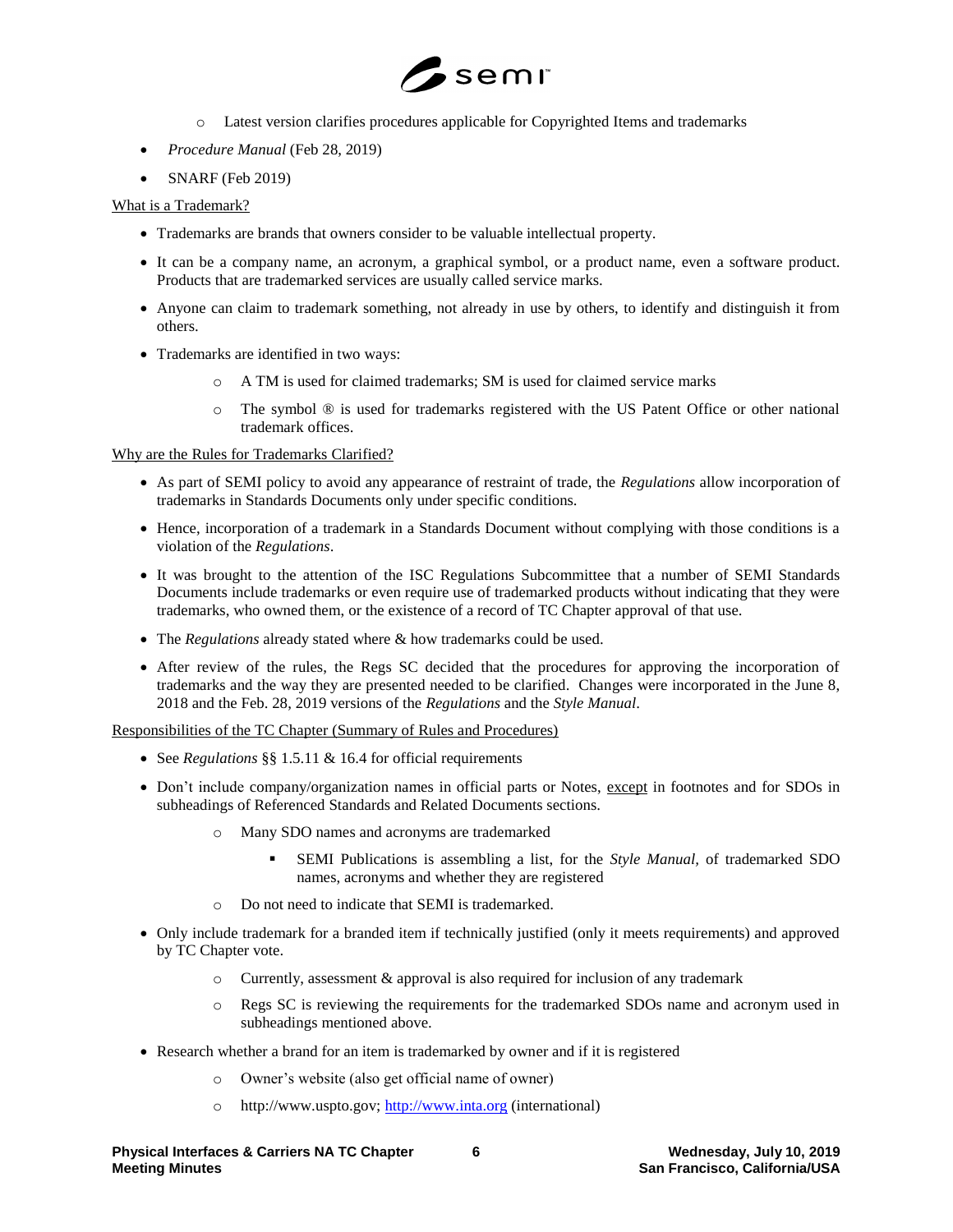

- At first convenient usage of a trademark in a Document:
	- o Ensure that it is represented with the proper symbol (see *Style Manual 1-24*)
	- o Also give the generic term for the product, if possible
	- o Add a footnote that references the owner's name
- Corrections to a Document that uses a not-acknowledged trademark may be made editorially, if done properly (see *Regulations ¶* 16.4.4.1.1 and Note 48)

#### Examples

- Example 1 for a product trademarked name
	- o Not acknowledged: Kleenex
	- o Not allowed: Kimberly-Clark Kleenex®
	- o Allowed: Kleenex®1
	- $\circ$  Preferred: Kleenex<sup>®1</sup> brand tissue (straight quote from box)
	- o <sup>1</sup> Kleenex trademark is owned by Kimberly-Clark Corporation.
- Example 2 for trademarked SDO name in subheadings of applicable sections
	- $\circ$  ASTM<sup>®</sup> Standards<sup>1</sup>
	- o <sup>1</sup> ASTM International, 100 Barr Harbor Drive, West Conshohocken, PA 19428-2959, USA; Telephone: +1.610.832.9585, Fax: +1.610.832.9555, [http://www.astm.org.](http://www.astm.org/) ASTM trademark is owned by ASTM International.

Nonconforming Titles (See PM Appendix 4) *{None}*

Five-Year Review

• SEMI E83-0515, Specification for PGV Mechanical Docking Flange

SNARF 3 Year Status, TC Chapter may grant a one-year extension *{None}*

Attachment: Staff Report July 2019 PIC

## **4 Ballot Review**

NOTE 1: TC Chapter adjudication on ballots reviewed is detailed in the Audits & Review (A&R) Subcommittee Forms for procedural review. The A&R forms are available as attachments to these minutes. The attachment number for each balloted document is provided under each ballot review section below.

4.1 Document # 6311A, New Standard: Specification for TEM Lamella Carriers Used in Electron Microscopy Workflows

• The ballot passed TC Chapter review with editorial changes. See attachment for ballot adjudication.

**Attachment:** 6311A\_Ballot Review

## **5 Subcommittee and Task Force Reports**

5.1 *Panel Level Packaging Panel FOUP Task Force*

Shoji Komatsu (Acteon NEXT) reported for this Task Force. Of note:

#### Discussion/Voting

- FOUP Ballot Proposal
	- o Discussion and QA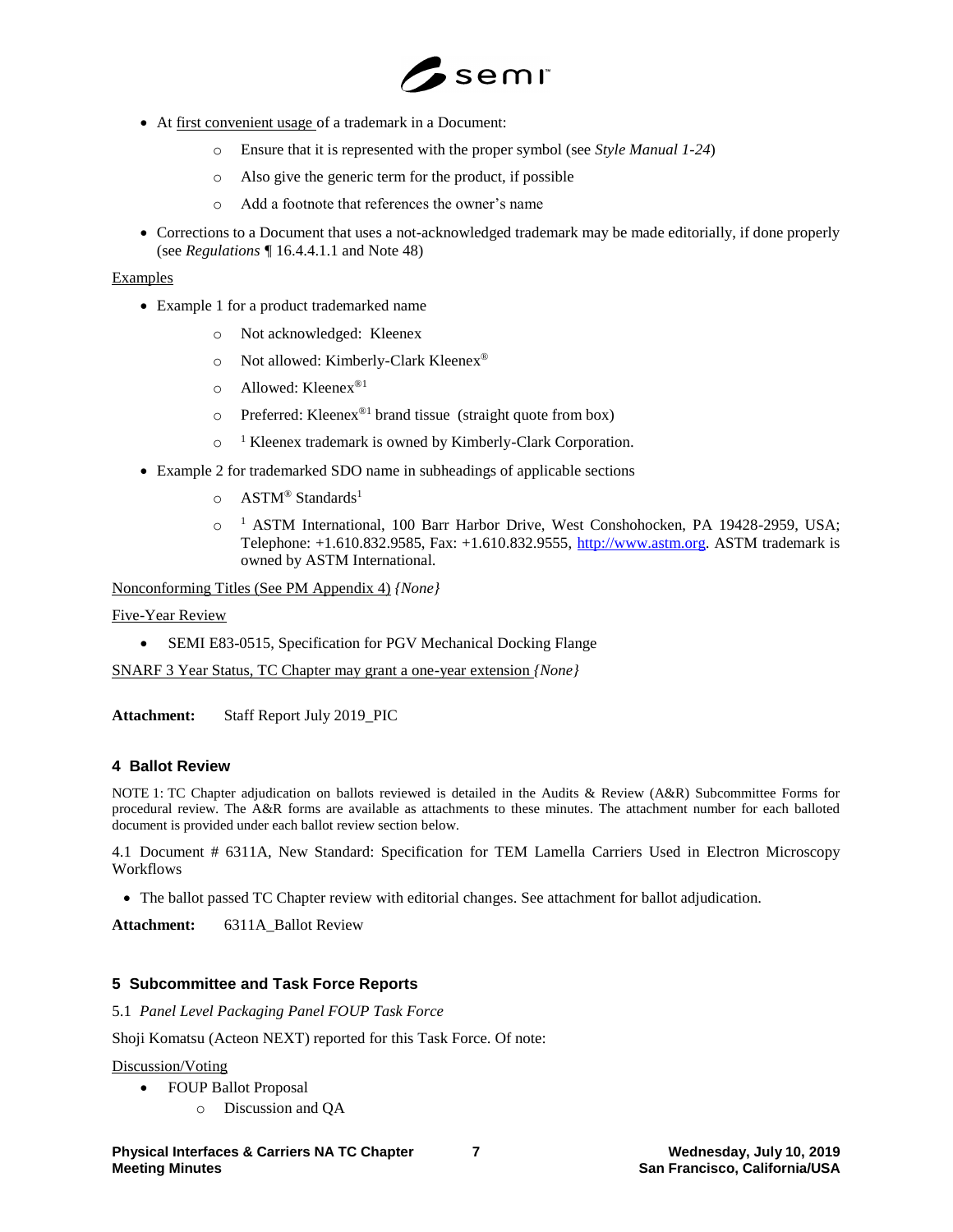

- Is there no problem with the same KC pin size as 450 for heavy Panel?
	- Fix any problems in future tests.
- Add that center support is optional.
- $\blacktriangleleft$  Add x70, y70 and y71 to FIG.7.
- Add background
- o Voting 1: Ballot Submission Timing (FOUP ballot for Cycle.6, LP ballot for Cycle.8)
	- Motion by Alan
	- Second by Yamagata-san (Motion pass)
- Automation Flange proposal *{See attachment for image}*
	- o Voting 2: Automation Flange (Add the Automation Flange feature into Appendix section [Option])
		- Motion by Ito-san
		- Second by Yamagata-san (Motion pass)
- Next Step
	- o TF agree the update SNARFs (FOUP/LP)
	- o Modified SNARF and Ballot submission approved by GCS
	- o Complete the Ballot document: ~ Friday, July 19, 2019
	- o Target timing: Cycle 6, 2019; FOUP Ballot: Doc.6485
	- o Target timing: Cycle 8, 2019; Loadport Ballot: Doc.6486

Attachment: Panel FOUP TF meeting minutes rev0-20190709

## 5.2 *Electron Microscopy Workflow Task Force*

Troy Morrison (Thermo Fisher Scientific) reported for this Task Force. Of note:

Reviewed Ballot Results as mentioned in Section 4

TEM Workflow Taskforce: What will be the focus of next phase activities?

- A Recap of the Automated TEM Workflow
	- o The TEM lamella carrier is the support vehicle for TEM samples (lamellas) that are processed in the different systems that are part of the TEM workflow
		- FIB/SEM for sample preparation and extraction from wafer
		- **•** TEM for sample analysis
		- Plasma cleaner for sample cleaning (optional)
	- o The TEM lamella carrier needs to be transported between the different systems that are part of the TEM workflow
		- This long distance transport requires the use of a mechanical support for the TEM lamella carrier(s): the lamella carrier (LC) "container"
	- o Phase 1 workflow automation requires a clear definition (SEMI Standard) for the lamella carrier and lamella carrier "container"
- Rational for a SEMI Standard for LC container
	- o Automation efforts for lamella carrier transport at tool level require a well defined LC container, that is standardized to allow that lamella carriers can be transported between different types of TEM workflow tools from different suppliers
		- Analogy with wafer handling: if TEM lamella carrier  $=$  Silicon wafer, then the LC  $container = FOUP$
		- At (FIB/TEM/auxiliary) tool level a LC container load station is needed
		- At (FIB/TEM/auxiliary) tool level a tool specific front-end module is needed to transfer LCs from the LC container into the tool specific LC holders (e.g. the TEM-rod at the TEM side)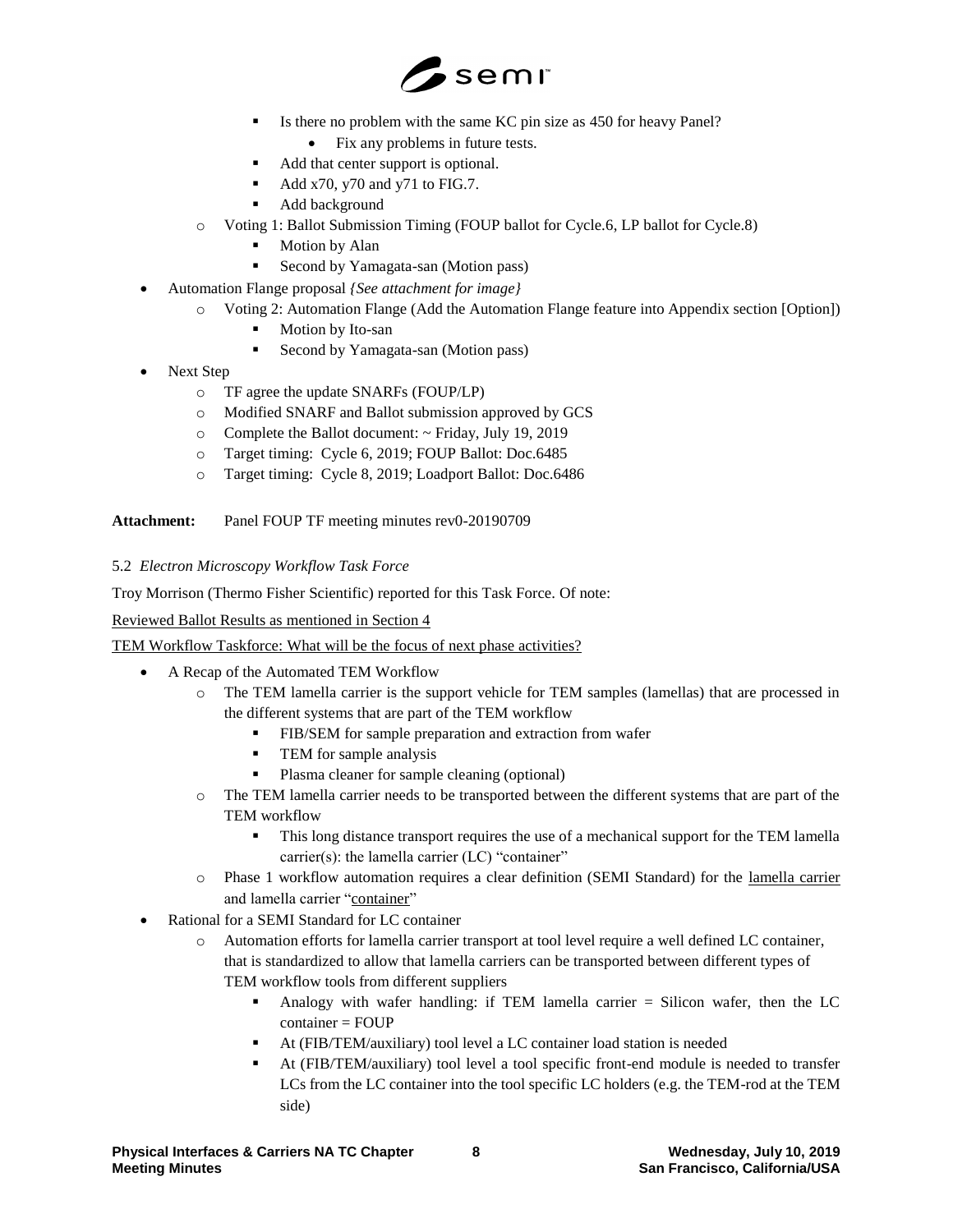

## Next Steps

- o Obtain consensus at Taskforce level about the next TF activities beyond the LC specifications (doc 6311A)
	- A new LC container SEMI Standard
	- Any other standardization activities?
- o Formalize the new TF activities in a new SNARF document
	- Prepare a new SNARF document for the new TF activities
	- Review SNARF document with the Task force members
	- Have the new SNARF document approved by TC

Action Item: 2019July#1, Laura to clarify with SEMI appropriate use of footnote.

**Attachment:** SEMI TF meeting 9July2019\_PICupdate V3\_atm

## **6 Old Business**

No old business was presented.

## **7 New Business**

No new business was presented

## **8 Next Meeting and Adjournment**

The next meeting is scheduled for Wednesday, November 6, in conjunction with the NA Standards Fall 2019 Meetings at SEMI Headquarters in Milpitas, California. See<http://www.semi.org/standards-events> for the current list of events.

Tentative Schedule:

Tuesday, November 5 13:00-15:00 Electron Microscopy (EM) Workflow TF 15:00-17:00 Japan Panel Level Packaging Panel FOUP TF Wednesday, November 6 10:00-12:00 PIC (C)

Adjournment: 11.15.

Respectfully submitted by:

Laura Nguyen

Sr. Coordinator, International Standards

SEMI Global Headquarters

Phone: +1.408.943.7019

Email: lnguyen@semi.org